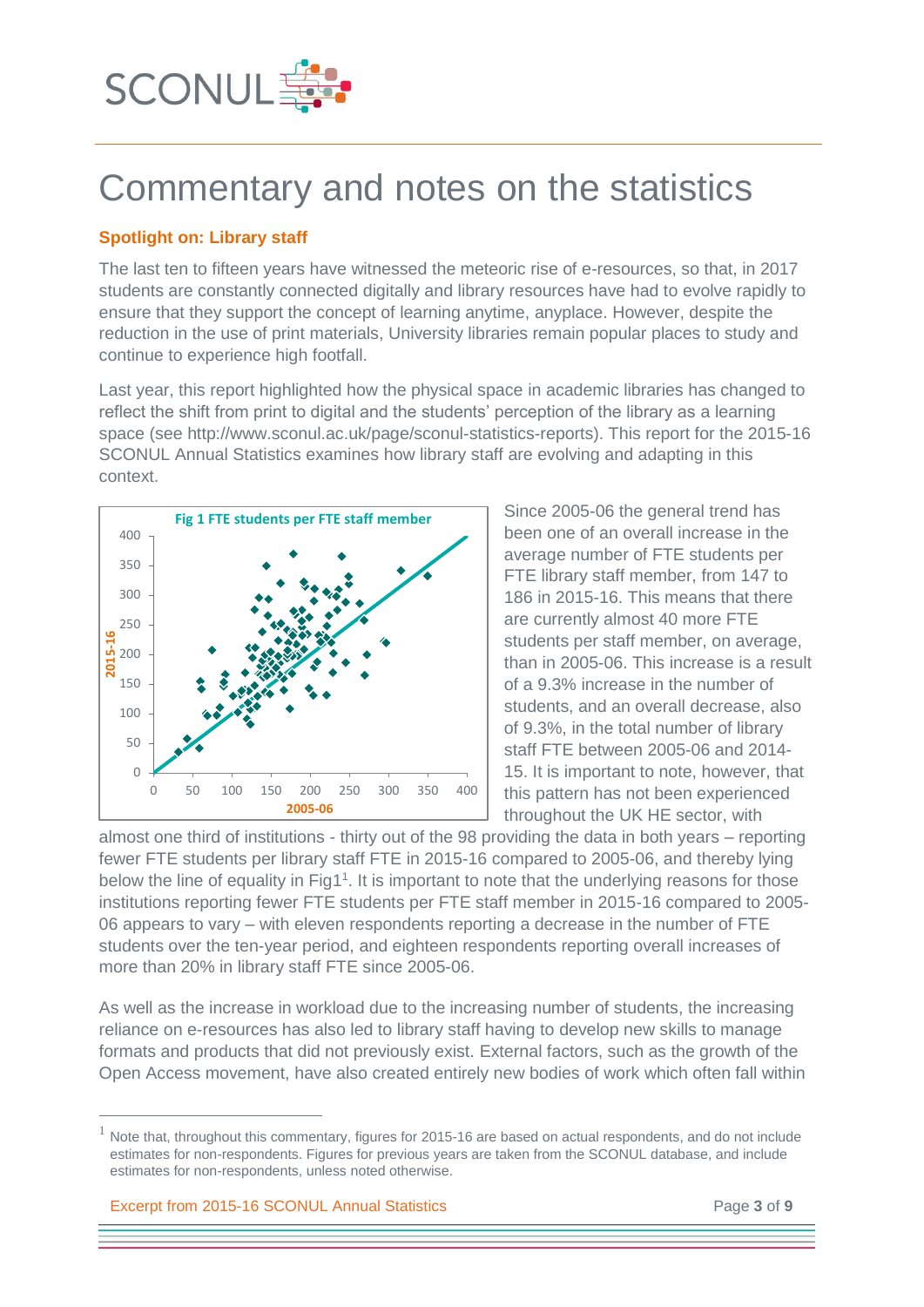

the library sphere, such as the introduction of institutional repositories – the responsibility for which often lies within the University library – has provided new opportunities and roles for library staff. In 2015-16, 126 UK respondents (86%) provided details on the number of full-text items available externally in their institutional repository, thereby indicating that the library was responsible for the institutional repository.

Another new role increasingly undertaken by library staff involves the Article Processing Charges (APC's) relating to Open Access publishing. In the most recent year, a total of 43 UK respondents (29%) indicated that the budget for the purchase of APC's is held by the library, with the overall expenditure ranging from £1,609 to over £3 million. By comparison, in 2014-15 (the first year for which this information was collected), 39 UK respondents (27%) indicated that the library held the budget for APC's. Whilst this is still a relatively new part of e-resource management, it will be interesting to see how it develops over time and how the number of libraries holding the budget for APCs – and the sums involved – change. In addition, Research Data Management is another area that is increasingly becoming part of the libraries remit – no data is currently available, however, this is one area that SCONUL are looking to incorporate in to the Annual Statistics next year.

The more traditional roles of the academic librarian are also changing in importance, for example, Inter-Library loans and the provision of user training. Fig 2 illustrates that the average number of Inter-library loans per library staff FTE has decreased significantly over the ten-year period, so that the average in 2015-16 is less than half that reported in 2005-06. The increasing availability of eresources will have impacted on this figure, with students now able to access a wider range of resources from their own library than was previously possible with print only



materials. In contrast to this, Fig 2 also highlights that each library staff FTE is, on average, spending almost four hours more time delivering training than was the case ten years ago.

Twenty-four hour opening will also have an impact on library staffing levels and staff workload, and appears to be increasingly popular with 107 UK respondents (73%) indicating that some/all of their libraries offered 24-hour opening for all or part of the year in 2015-16 – compared to 100 UK respondents (67%) in 2013-14. Note that in some institutions some of these additional hours may be covered only by security staff, with self-service options available, however. There has been an increase of around 5.0% in the average number of visits per FTE student in 2015-16 – this is possibly, in part, due to the increasing number of institutions operating 24 hour opening in their libraries for part or all of the year.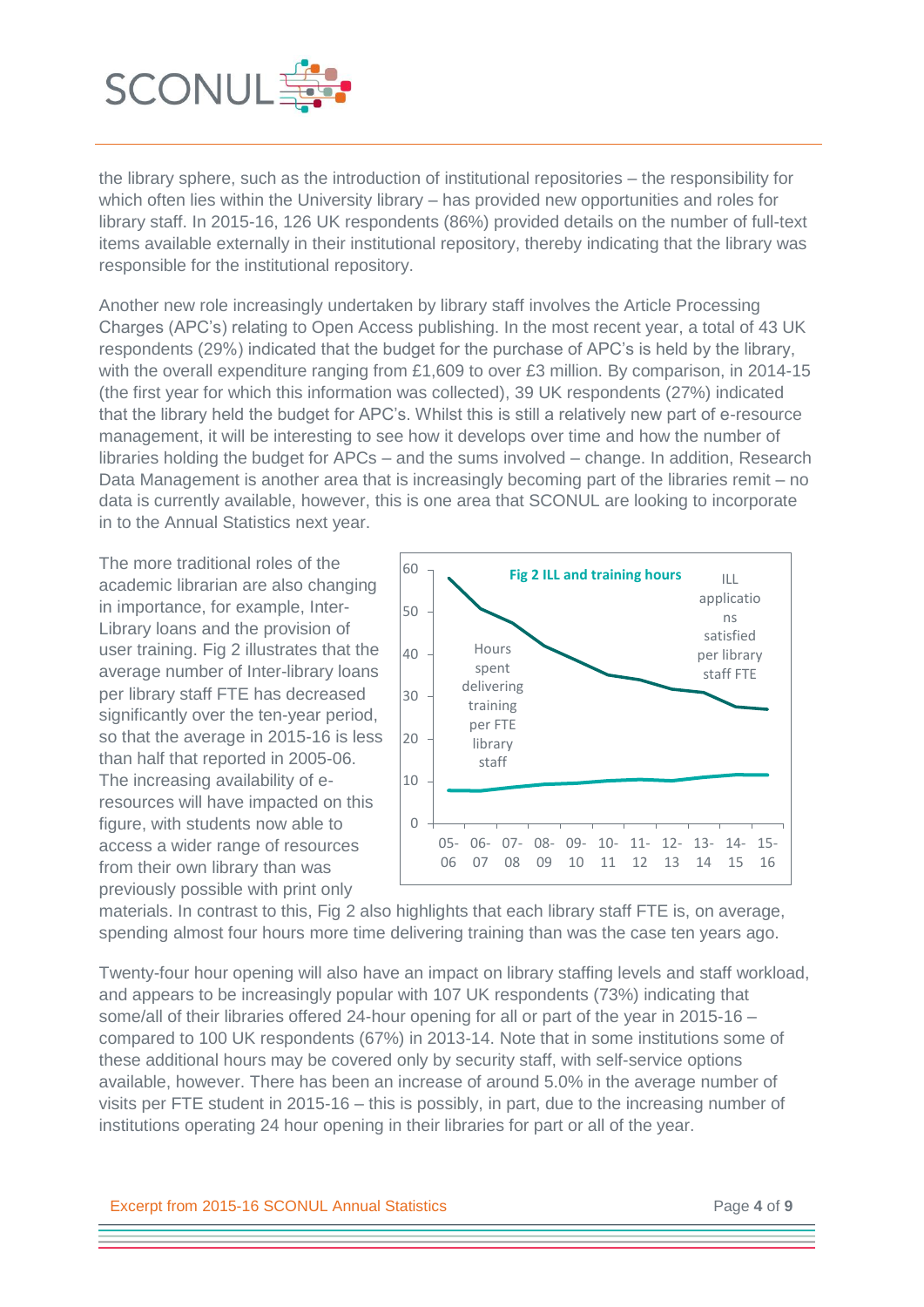



Total library expenditure per FTE student has increased by 26% overall since 2005-06, on average, compared to increases of 11.7% in average library staff expenditure per FTE student and 51% in average information provision expenditure per FTE student. Fig 3 displays the indexes of Average Weekly Earnings, the Retail Price Index (RPI), library expenditure per FTE student, library staff expenditure per FTE student and information provision expenditure per FTE student. Library staff expenditure has not kept pace with the Retail Price Index, information provision

expenditure, overall library expenditure or Average Weekly Earnings since 2008-09. Fig 3 also emphasises that information provision expenditure per FTE student has increased at a faster pace than library staff expenditure per FTE student, total library expenditure per FTE student and the Retail Price Index since 2005-06.

This is emphasised further by Fig 4, which illustrates the proportions of library expenditure accounted for by staff (including London Weighting), information provision and 'other' operational expenditure over the ten-year period. As can be seen, staff expenditure accounted for around half of total library expenditure over the period 2005-06 to 2009-10, however, since then, the proportion of library expenditure accounted for by staff has fallen steadily, so that it stands at 44% in 2015-16 – a decrease of seven percentage points overall since 2005-06. In contrast to this, information provision expenditure accounted for 36% of total library expenditure in 2005-06 and 2006-07, however, since then, the proportion of library expenditure accounted for by information provision has increased steadily so that it stands at 43% in the most recent year – an increase of seven percentage points since 2005-06. The proportion of total library expenditure accounted for by 'other' operational expenditure appears to have remained relatively stable throughout the ten-year period – fluctuating between 13 and 15% in each year.

It is worth noting, that when we consider the proportion of library expenditure accounted for by journals (including those in databases) for the reduced set of SCONUL members providing data in both 2009-10 and 2015-16, we see that it has increased from 20% to 25% in the most recent year. This indicates that the increase in the proportion of library expenditure accounted for by information provision is largely due to the rise of e-resources, which has resulted in journal titles increasingly becoming available in packages, so that currently there are 3.8 journal titles per FTE student, on average, compared to 1.4 in 2009-10 (the first year that titles in databases were included). In particular, the cost of journal 'Big Deals' has increased at a faster rate than both inflation and library budgets, and whilst this does result in universities providing access to a larger number of titles, often these deals will include titles that are not

Excerpt from 2015-16 SCONUL Annual Statistics Page **5** of **9**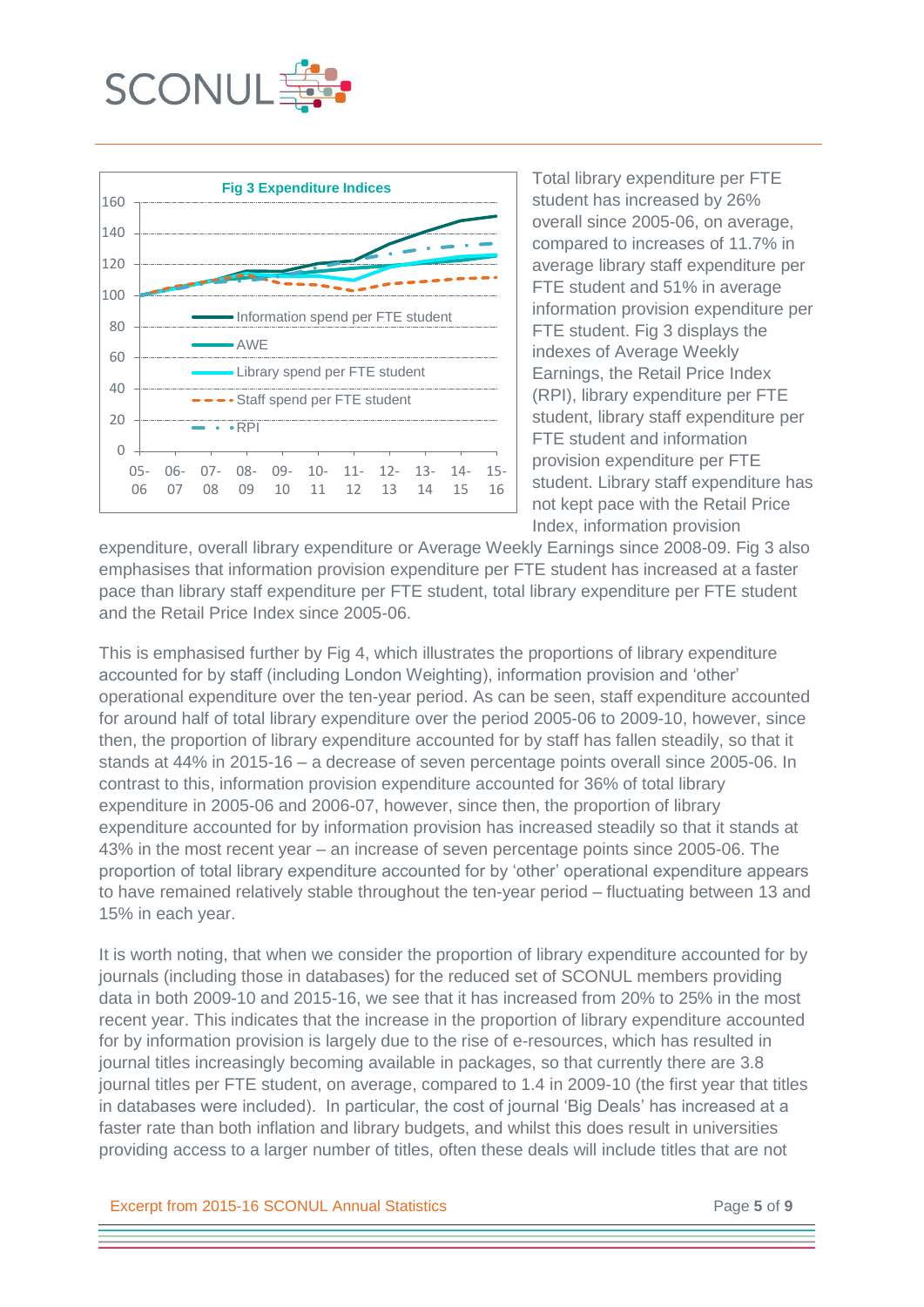

particularly relevant or heavily used. Taken together, this would appear to indicate that the UK HE sector as a whole is increasing the level of service it provides with regards to information provision, and in particular e-resources – at the expense of staffing.



The figures above illustrate the changing role of the university librarian. The rapid rise of eresources has led to a decline in the more traditional aspects of academic librarianship including the maintenance of print collections and Inter-Library loans, and the introduction of new responsibilities including database and website maintenance, institutional repositories and APCs. This does not appear to have come without a cost, however, with information provision expenditure accounting for a steadily increasing proportion of library expenditure – at the expense of staff. Despite the switch to e-resources, University libraries remain popular and staff workloads are increasing as they take on new responsibilities, more training and an increasing number of students.

# **Informal groupings of institutions used for summary data**

SCONUL's higher education members vary considerably in both size and character. As an aid to the interpretation of these statistics, libraries have been divided into four informal groups, which tend to have many characteristics in common. These are:

- 'RLUK' UK members of Research Libraries UK (formerly the Consortium of University Research Libraries)
- 'Old' Those universities founded or chartered before the Education Reform Act 1992, excluding RLUK members.
- 'New' Universities incorporated in 1992 or subsequently. These include the former polytechnics, and some former HE colleges.

Excerpt from 2015-16 SCONUL Annual Statistics Page **6** of **9**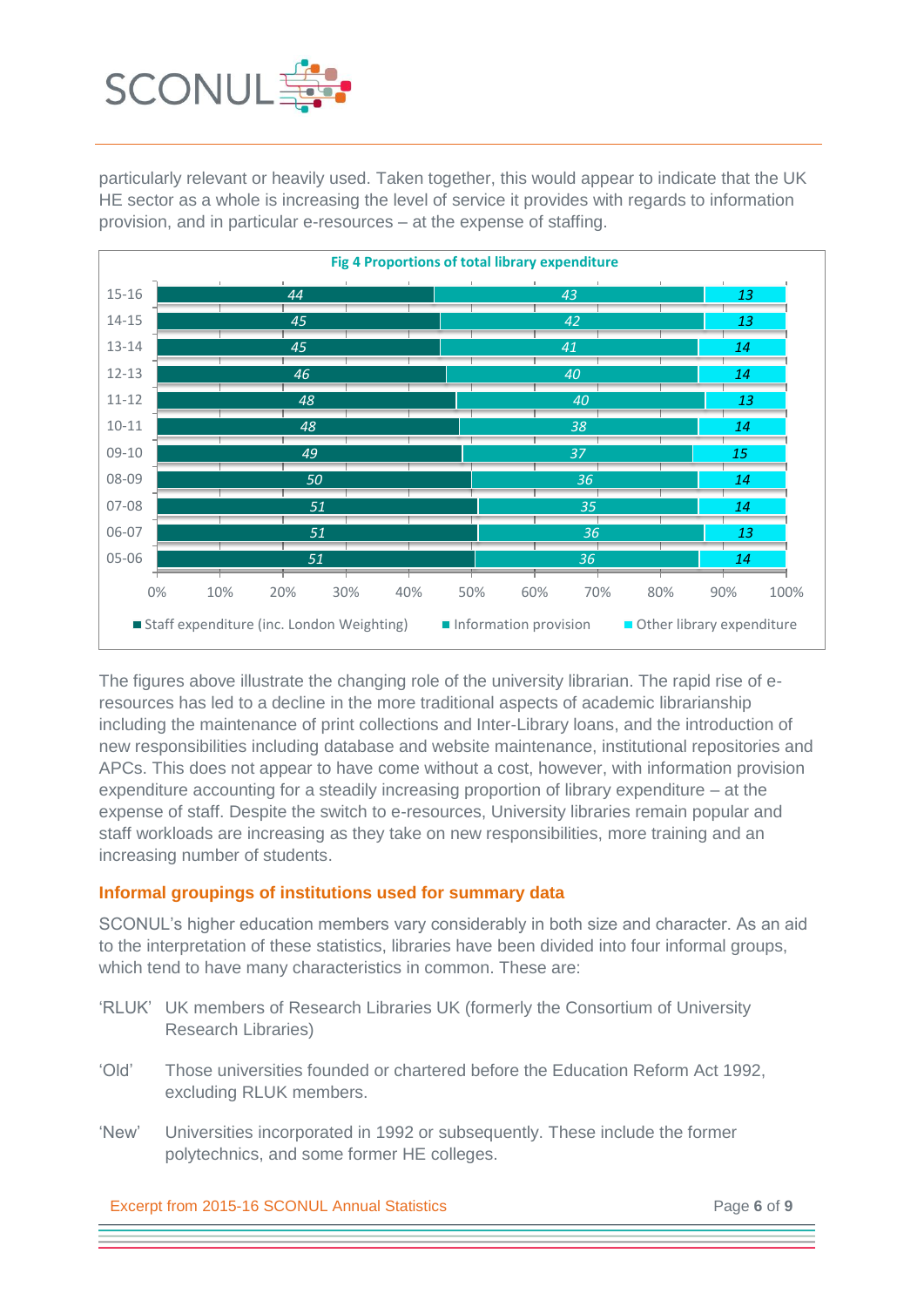

HEC Higher education colleges which do not have formal university status. These are primarily small institutions, each specialising in a narrow range of subjects, although the set of subjects covered is diverse.

Membership of these groups changes from year to year, as institutions merge, HE colleges gain university status, and new members join RLUK. Institutions are included in the group to which they belonged for the majority of the year to which the statistics relate. Changes in groups from the previous year are given at the end of the notes to the returns *(page 96)*. A small number of members fall outside these groups; in particular independent institutions which do not report to the Higher Education Statistics Agency (HESA), the college libraries of Oxford and Cambridge universities, and the Open University. Their data are included in the overall totals, however.

For the third time this year information on the mission groups (Russell Group, University Alliance, million+, GuildHE) to which institutions belong has been included in the survey.



# **Response rate**

The UK response by institution type is illustrated in Fig 6. The compilers are grateful to the many institutions which provided statistics and spent time answering queries.

# **FTE users**

Data for FTE students and FTE academic staff in the UK were obtained from HESA wherever possible. Their definitions are given on page 99. Data for other institutional employees (FTE) and registered external users (actual numbers) were obtained directly from respondents. In order to calculate a figure for total FTE users, the number of registered external users has been scaled by a factor of 40% to approximate to FTE use.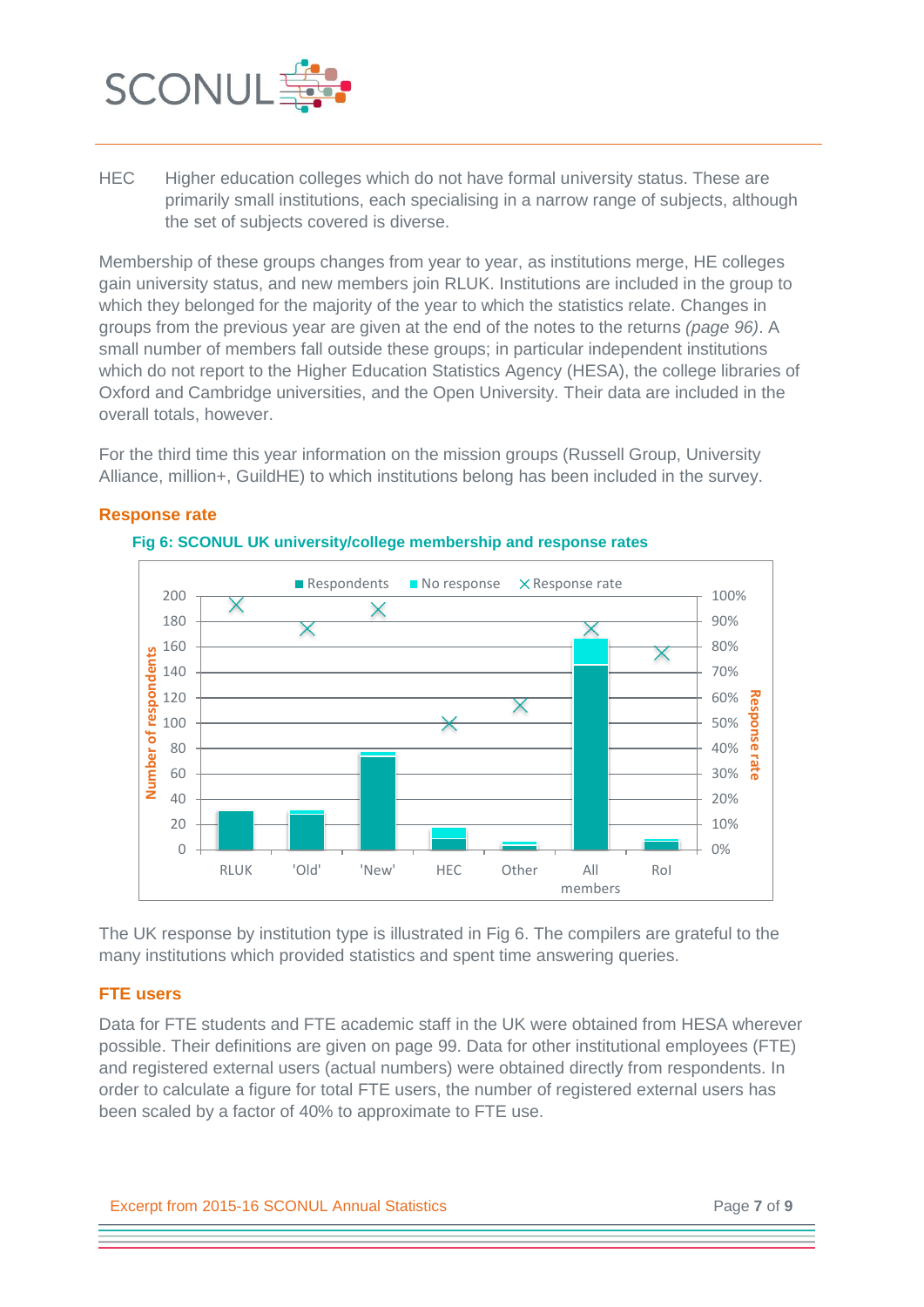

# **Accuracy**

Over recent years, respondents have made efforts to improve the quality of data returned, and each year there are fewer gaps and less data identified as not conforming to the definitions. There is also increased consistency over the distinction between "not applicable" *(the activity concerned is not performed at the institution)*, "not known" *(the activity does occur, but is not counted or analysed in such a way as to provide a figure)* and "nil" *(the count is zero for the year in question)*; however, there may still be a few instances where *n/a* has been entered instead of *n/k*, and vice versa. There may also be a few cases where respondents have entered *n/k*, but the relevant information is included in another column. Respondents are encouraged to mark any such combined data entries clearly. Figures which are known not to conform to the standard definitions are indicated by the use of italics in the data tables. In some instances explanatory notes have been included, and readers should refer to these to aid interpretation.

There remain some problem areas, most notably concerning the provision and use of electronic resources. Work undertaken in conjunction with the E-Measures Project at Evidence Base at Birmingham City University has now been incorporated into the return. Users of the statistics are recommended to read the notes to the returns (*pp 70-96)* in conjunction with the figures, to aid interpretation.



## **Financial summary**

## **Fig 7: Total library expenditure and student numbers (UK)**

The range of expenditure levels, and their close relationship with student numbers, is shown in Fig 7. A summary of the main financial figures has been included before the main data tables *(pp 10-13)* provision, equipment, and other operating expenditure. The 143 UK members which provided full details for this summary spent £768 million in total, an average of £419 per FTE student.

#### Excerpt from 2015-16 SCONUL Annual Statistics Page **8** of **9**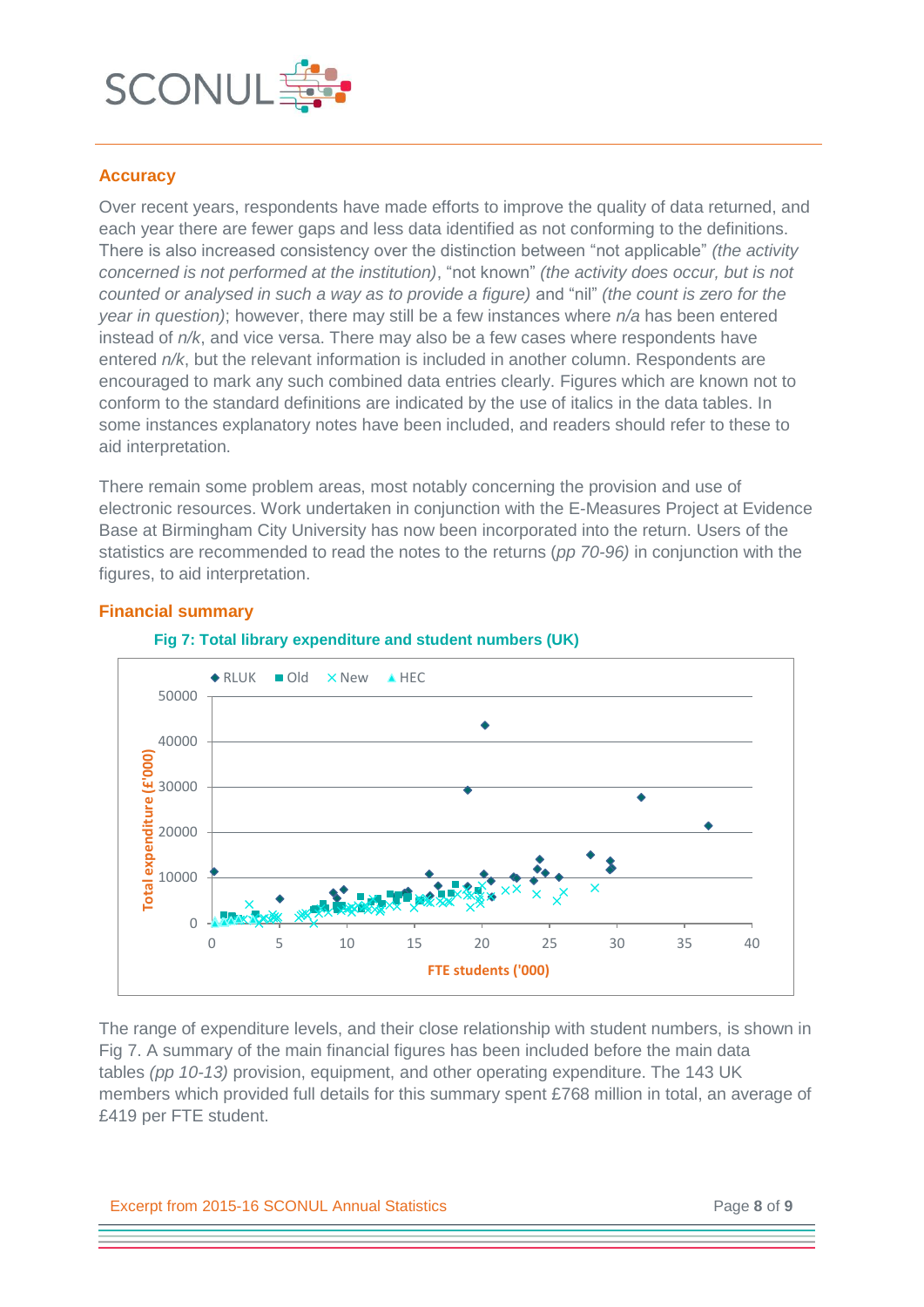

# **Strategic Planning Set**

The data collected in the Strategic Planning Set are included between the summary of the main financial data and the main data tables *(pp 14-25)*. These tables present the most recent available data and so may vary from those in the Strategic Planning Set tables originally released in December 2016. Additional derived ratios are also included within this data set – not all of which are repeated within the derived ratios section of the report.

## **Main data tables**

The main data tables *(pp 26-49)* show the data as received from each institution. The data extend over four pages for each column. The list of institutions *(pp 70-96)* is given in the same order as the data and provides a key to the identifiers used, with all institution names given as of July 2016. The 2013-14 SCONUL return saw a great deal of change with several questions being made optional or removed from the questionnaire completely. All mandatory items from the questionnaire are shown, and columns are generally in the order of the questionnaire, although some slight changes have been made to facilitate presentation. A copy of the tables in excel format, including the optional questions is also available. A copy of the full questionnaire, including the notes, optional questions and definitions, is included at Appendix B for reference *(pp 100-108)*.

Entries in italics in the tables do not conform to the standard definitions for the column, either because they include data which should properly be included in another column, or for some other reason, given in the notes to the tables *(pp 70-96)*. Where figures relate to two or more columns, this is indicated within the body of the tables.

An extended set of summary statistics has also been included. Summary figures are given separately for each of the four major UK library groups – RLUK members (excluding Trinity College Dublin), other 'old' universities, 'new' universities and higher education colleges. The total for all UK respondents is also given. The mean, minimum and maximum have been supplemented with the upper and lower quartiles, for each group. These summary statistics include data which do not conform to the standard definitions, identified by the use of italics in the tables.

Some relevant totals not included on the questionnaire have been included at appropriate points in the series. Detailed definitions for these columns are given in Appendix A *(page 97)*. If a component of a calculated total has been marked *n/k* in the return, generally that total has not been included for that institution. Data on FTE students and academic staff, and total institutional expenditure have been obtained directly from HESA as far as possible. These will therefore correspond with those which will be published in HESA's *Higher education management statistics*.

Because of their different regulatory framework and currency, SCONUL members from the Irish Republic, have not been integrated into the alphabetical sequence of institutions, but are grouped together following the UK list. They are also not included in the UK members' summary data. Separate summary statistics have been provided; however these are limited and, in particular, means for the derived ratios have been calculated only where at least three of the six responding members have provided data.

Excerpt from 2015-16 SCONUL Annual Statistics Page **9** of **9**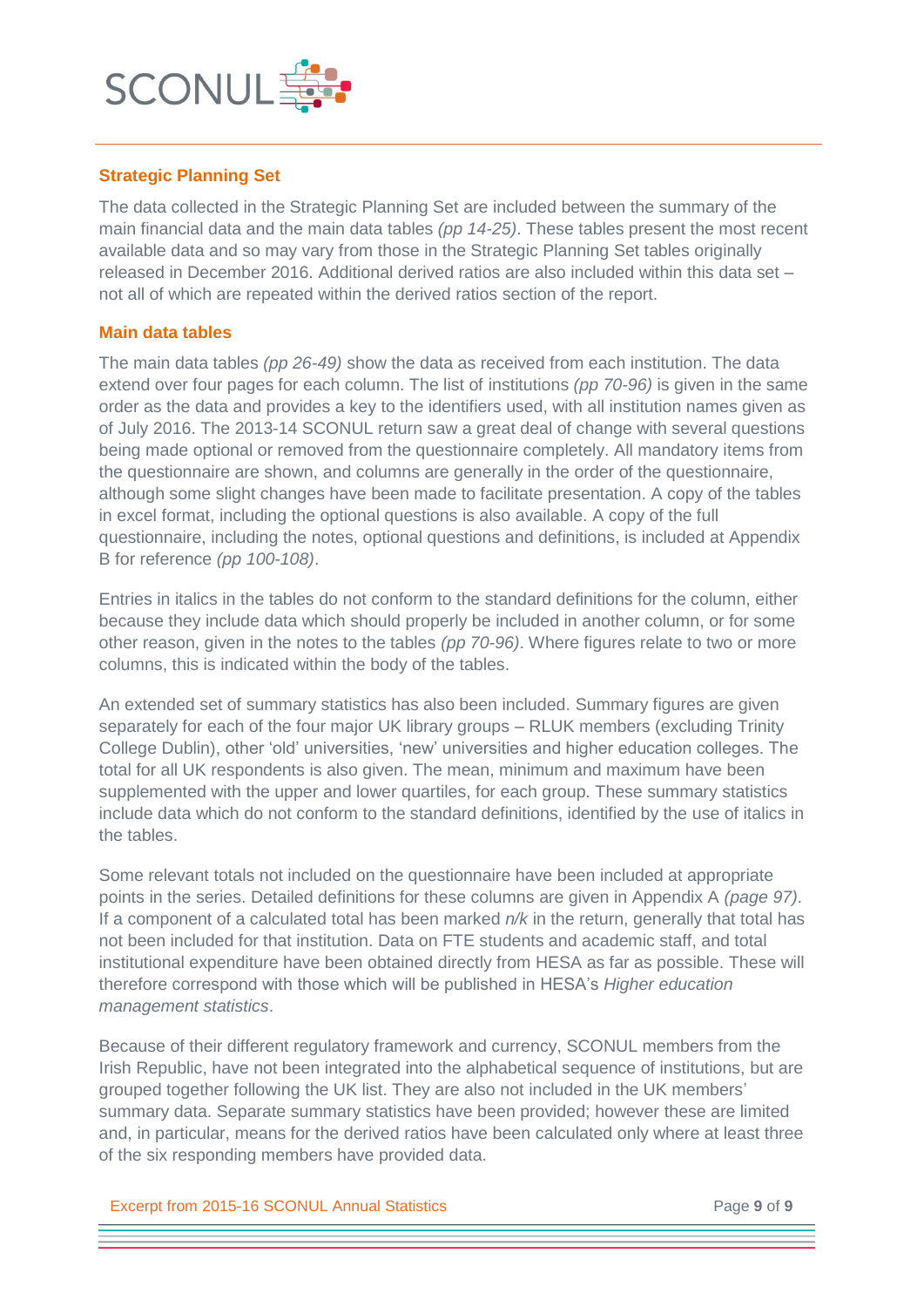

# **Derived statistics**

The derived statistics follow the main data tables, starting on page 50. Full definitions for each are given in Appendix A *(pp 97-99)*. Only those derived statistics based on mandatory questions are included here, the full set is included in the excel spreadsheet containing the optional questions. As for the totals in the main tables, if any component of a derived ratio has been marked *n/k* in the return, that ratio has not been calculated for that institution. The ratios have been divided into the following broad groups:

- Library provision and use *(pp 50-53)*
- Stock provision *(pp 54-57)*
- Stock expenditure and use *(pp 58-61)*
- Staff workload *(pp 58-65)*
- Financial ratios *(pp 62-69)*
- Electronic resources *(pp 66-69)*

Where source data items do not conform to the standard definitions, ratios have been included in the lines for individual institutions wherever possible, and are shown in italics. Note that the averages given are the weighted averages of all institutions included, not the arithmetic average of the ratios shown.

# **LISU database project and the Statistical Reporting Tool**

The 2015-16 statistics will be incorporated into the LISU database and uploaded to the Statistical Reporting Tool shortly after publication. LISU is grateful to those members who have taken the trouble to answer queries on their historic data and so improve the quality of the available data. The Statistical Reporting Tool is accessible to members on the SCONUL web site.

If any institution becomes aware of errors in the published data from 1991-92 onwards, they are asked to send details directly to LISU so that corrections can be made in the database. Similarly, if any institution has previously unpublished data that they are prepared to have included in the historical database, they should contact LISU (lisu@lboro.ac.uk).

LISU is able to undertake specific analyses and investigations on behalf of individual institutions, for a small fee to cover the staff time required. Any interested institutions are asked to contact Sonya White at LISU [\(s.u.white@lboro.ac.uk\)](mailto:s.u.white@lboro.ac.uk) to discuss their requirements.

# **Electronic publication**

The data in this report can be made available, for a charge, on disk. Requests should be made to the SCONUL Executive Director at the address given on the verso of the title page. A comma or tab delimited database file of the data can also be supplied, although this will not include the derived ratios or summary statistics. Other versions can be made available on request.

Excerpt from 2015-16 SCONUL Annual Statistics Page **10** of **9**